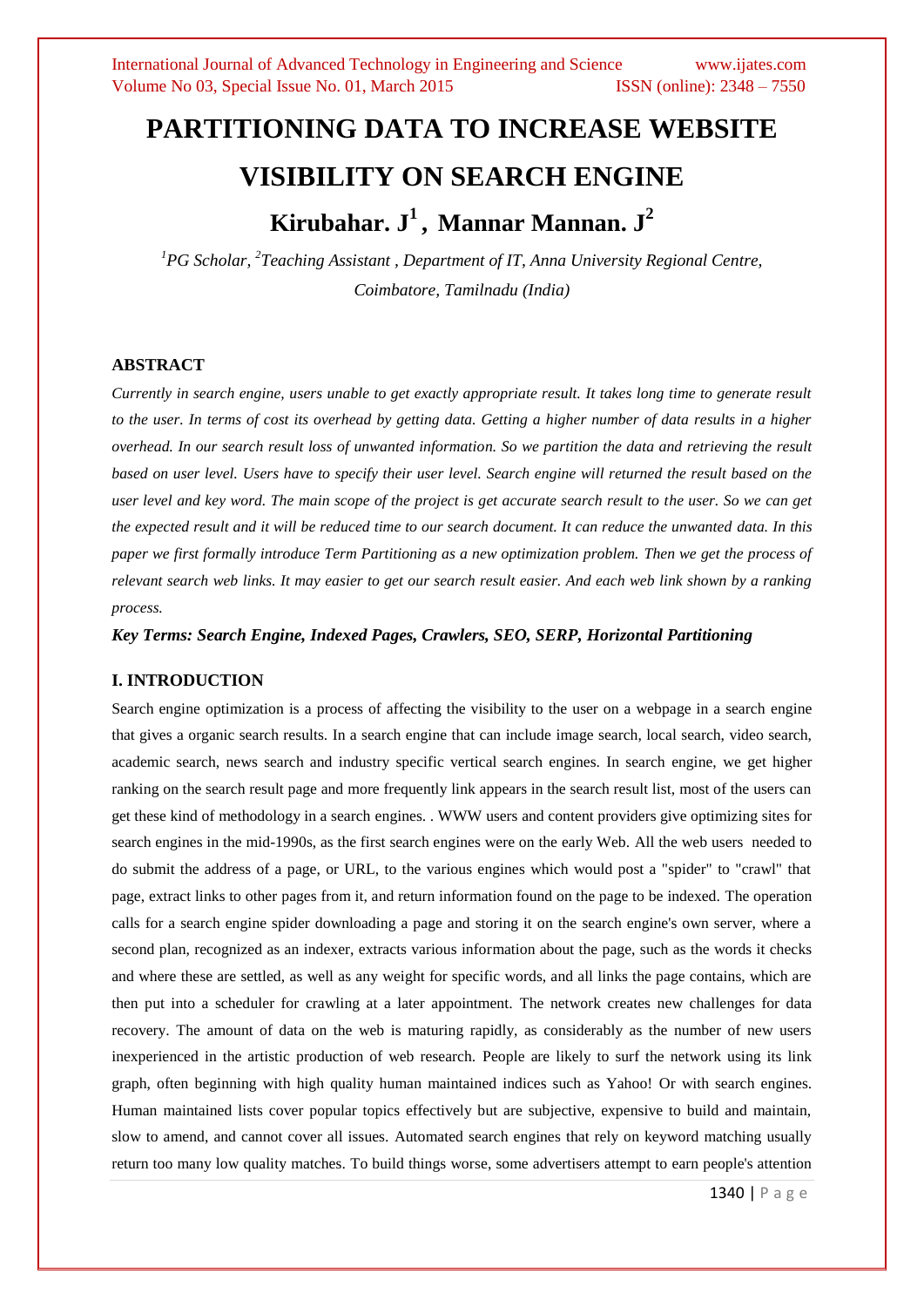by calling for measures meant to mislead automated search engines. We have established a large-scale search engine which addresses many of the problems of systems. It makes especially heavy use of the additional structure present in hypertext to provide a good deal higher quality search solutions.

#### **1.1. Relationship and methods in search engine**

The existing leading search engines like Google, bing, yahoo!. From that most of the search engines use crawlers to find pages for their algorithmic search results then they are applying the indexing operation. Pages that are linked from other search engine indexed pages do not necessitate to be taken because they are set up automatically. And to bring the network links they use the red worms. Search engine crawlers may look at a number of different factors when crawling a website. Not every page is indexed by the search engines.

Search engine optimization is ever shifting and evolving, and then it's important to save up with optimization trends and techniques. In the previous articles in our SEO series we dealt with the bedrock of search engine optimization as well as some tips & tricks of the craft. We will explore more advanced techniques and reveal why they are significant. Be warned though, this is the stuff that can get very time consuming and the consequences are likely to be less spectacular. Even so, the effort may bump your ranking just enough to propel you off the second page to the always coveted top ten and first page.

In this paper we are using a partitioning technique in that we can be used of horizontal partitioning is a database design principle whereby rows of a database table are taken separately, instead than being split into columns (which is what normalization and vertical partitioning do, to differing extents). Each partition forms part of a shard, which may in turn be located on a separate database server or physical position.

On that point are numerous advantages of the horizontal partitioning approach. Since the tables are split up and dispersed into multiple servers, the total number of courses in each table in each database is scaled down. This cuts down the index size, which generally improves search performance. A database shard can be located on separate hardware, and multiple shades can be located on multiple cars. This enables a distribution of the database over a heavy number of machines, which entails that the database performance can be broadcast out over multiple machines, greatly improving operation. In accession, if the database shard is based on some realworld, segmentation of the data (e.g., European customers v.v. American customers) then it may be possible to infer the appropriate shard membership easily and automatically, and query only the relevant shard.

## **1.2 Need for Study**

This report analyses the search engine algorithms and ranking principle, we hashed out the situation structure, keywords, single-page optimization, and search engine penalties. In add-on, search engine optimization techniques developed in late years, which have a really significant function in the corporate internet site ranking. We use some search engine optimization technology applications to discuss this increasing technology. Due to Webmasters and content providers began optimizing sites for search engines in the mid-1990s, as the first search engines were cataloguing the early Web. Initially, all webmasters needed to serve was to submit the address of a page, or URL, to the various engines which would post a "spider" to "crawl" that page, extract links to other pages from it, and return information found on the page to be indexed. The operation calls for a search engine spider downloading a page and storing it on the search engine's own server, where a second plan, recognized as an indexer, extracts various information about the page, such as the language. It checks and where these are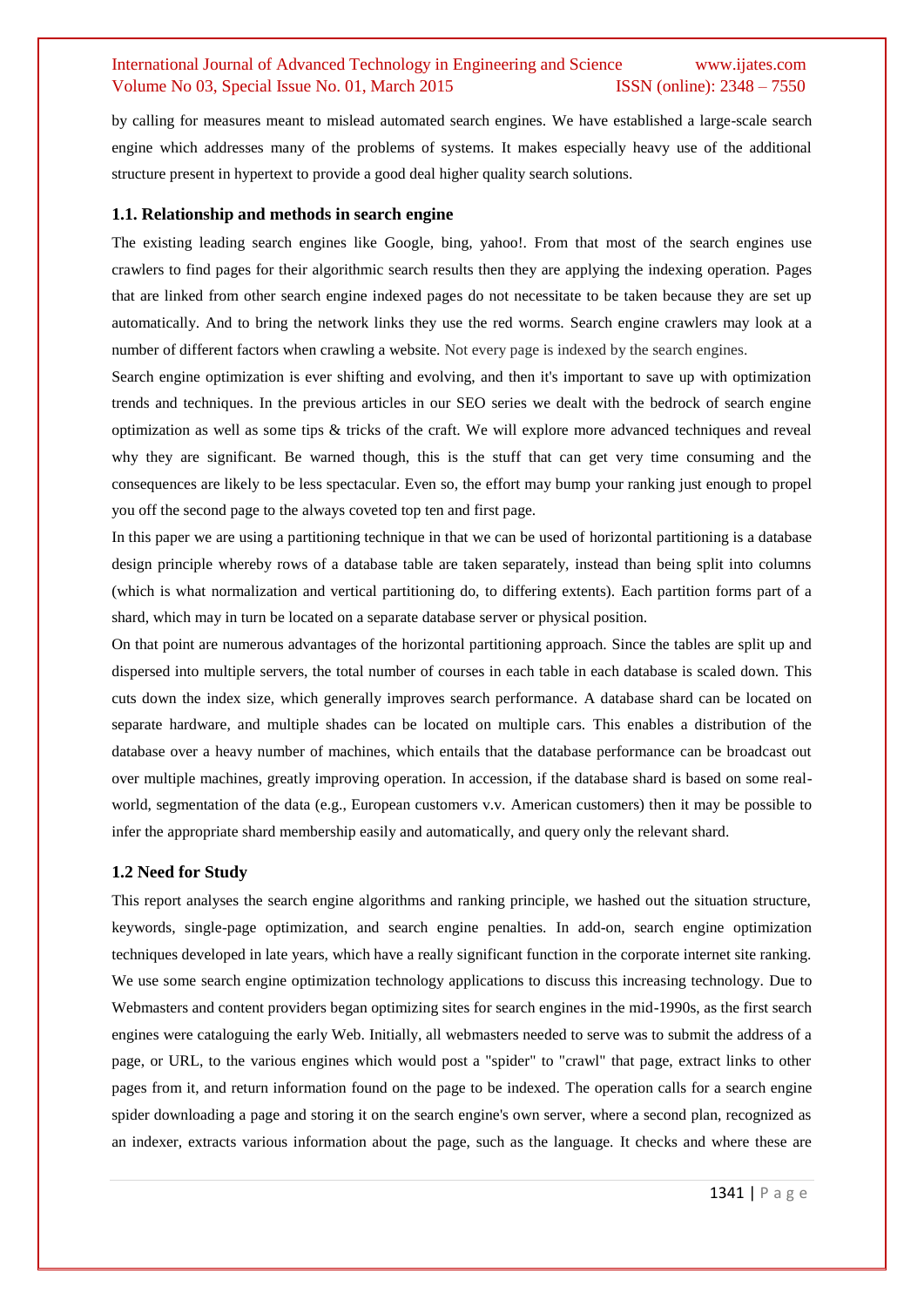settled, as well as any weight for specific words, and all links the page contains, which are then put into a scheduler for crawling at a later appointment.

## **II. RELATED WORK**

"How to Use Search Engine Optimization Techniques to Increase Website Visibility". [1] What contributes to search engine rankings? And what can web content creators and webmasters do to create their content and sites easier to find by audiences using search engines? Key concepts: Search engine rankings are shaped by three classes of participants: search engine companies, programmers and search engine optimization practitioners, and search engine users. Key lessons: By using three key lessons, professional communicators can create it more comfortable for audiences to get their web content through search engines: (1) consider their web content's audiences and website's competitors when analyzing keywords; (2) insert keywords into web text that will appear on search engine results pages, and (3) involve their web content with other websites and web content creators. Implications: Because successful search engine optimization requires considerable time, professional communicators should progressively apply these lessons in the sequence presented in this tutorial and should keep up to date with frequently changing ranking algorithms and with the associated changing practices of search optimization professionals.

"Worst practices in search engine optimization"[5]. Many online companies have become aware of the importance of ranking well in the search engines. A recent article reveals that 62% of search engine users click only on answers that appear on the first search engine results page (SERP) and less than 10% of users click on results that appear. In parliamentary law to rank comfortably in the SERPs companies have commenced to utilize search engine optimization techniques (SEO). That is, they manipulate the site's content and meta tags, as well as endeavour to attract incoming links from other websites. Nevertheless, certain SEO techniques directly violate the guidelines published by the search engines. While the specific guidelines vary a bit, they can all be summarized up as: show the same content to search engines as you present to users.

"Comparing rankings of search results on the web"[2] In this report we introduce a number of bills that compare rankings of search engine results. We use these amounts to five questions that were monitored daily for two periods of 14 or 21 days apiece. Rankings of the different search engines (Google, Yahoo! and Teoma for text searches and Google, Yahoo! And Pic search for image searches) are compared on a everyday basis, in addition to longitudinal comparisons of the same engine for the same query over time. The answers and rankings of the two points are compared as well.

"Standard parameters for searching behaviour in search engines and their empirical evaluation" [6] Search engines have become the most significant medium for Internet users to find pages on the WWW. They assist clients to decrease their information overload, and heighten the sales of commercial sites in different ways. For these reasons, the exploration of and changes in (human) online searching behaviour has become a topic of especial importance. This theme will help search engine and website administrators and developers to monitor online searching behaviour properly and to derive strategies from the information gathered. We define standard parameters against which search engines can be quantified and compared. These parameters as well reflect the online searching behaviour of search engine users.

―Analyzing Google rankings through search engine optimization, data"[3] The report gives the outcomes of a study into 50 highly optimized web pages that were produced as part of a Search Engine Optimization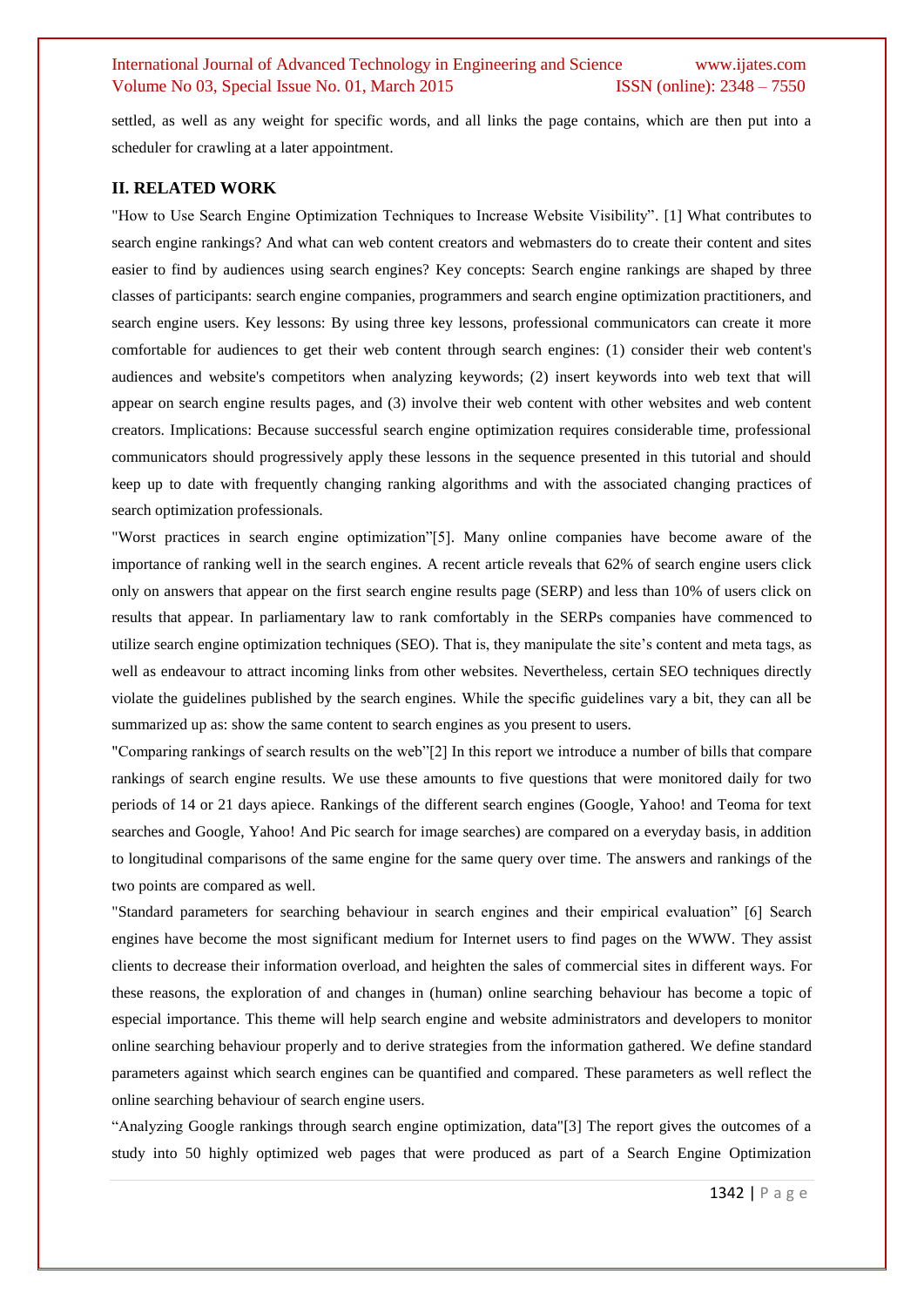competition. The work concentrates on the most popular techniques that were employed to rank highest in this rivalry, and includes an analysis on the use of Page Rank, number of pages, number of in‐links, domain age and the role of third party sites such as directories and social bookmarking websites. A separate study was formed into 50 non‐optimized web pages for comparing. The report offers insight into the techniques that successful Search Engine Optimizers use to secure a page ranks highly in Google.

"The issue of user intent on the stability of search engine results"[4] Previous work has demonstrated that search engine queries can be sorted according to the purpose of the searcher (i.e., why is the user searching, what specifically do they signify to execute). In this clause, we report an experiment in which four sets of queries, each set representing different user intent, are repeatedly submitted to three search engines over a period of 60 days. Employing a variety of measurements, we identify the overall stability of the search engine results recorded for each group.

#### **2.1 Search Engine Optimization**

Webmasters and content providers began optimizing sites for search engines in the mid-1990s, as the first search engines were cataloging the early Web. Initially, all webmasters needed to serve was to submit the address of a page, or URL, to the various engines which would post a "spider" to "crawl" that page, extract links to other pages from it, and return information found on the page to be indexed. Keyword research is the cognitive operation of finding out which keyword phrases people are using to lookup for the products or services you offered.



#### **Fig 1 Basic architecture of search engine optimization**

Keyword research also involves determining which keywords are most relevant to your website: there is a big difference between optimizing a website for keywords that are currently bringing traffic to your website and optimizing for keywords that are better suited for your website.

Keyword research is a relatively complex procedure that calls for multiple tools to provide quality keyword phrases and data on their relative popularity and expected effectiveness. Taking keyword research should be the beginning point for anyone interested in SEO for their internet site. Because SEO is a process, there are no guarantees of immediate success. But we will guarantee that without conducting effective and thorough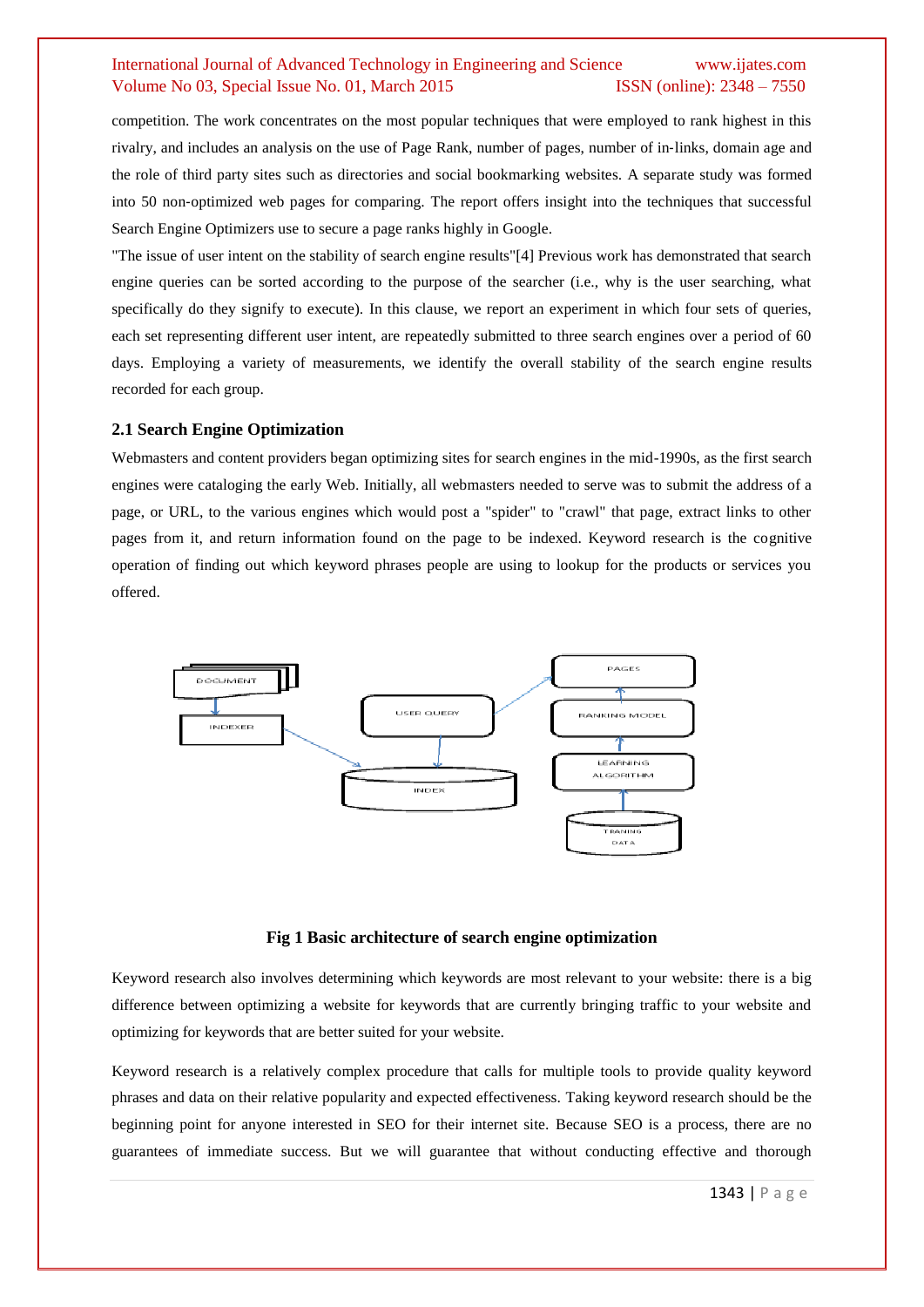keyword research, subsequent attempts at optimizing a website or page for search engines will be far less efficient.

## **Process includes following steps:**

• Determine the composition and scope of the client's business or establishment. We have interviews with the client and review their existing web site to better interpret the client organization's products and services.

• Discover new keywords, We generate new keywords based on synonyms, semantically related terms, and tangential phrases.

•Evaluate the list of keywords. Using SEO tools and supporting data, we evaluate the intensity of the generated keywords.

•Pare down and select a final list of keywords. We narrow down the list of keywords based on their relevancy, the client's specifications, and important metric data relating to those terms. At the final stage of the keyword research process, we'll supply you with a detailed report that includes an executive summary of our determinations, our recommendations for keyword phrases to optimize your situation for, supporting data, analysis of the data, and suggestions for next steps.

#### **2.2 Disadvantages in Existing System**

It requires long time to generate answers to the user. In conditions of cost its overhead by getting data. Getting a highest number of data results in a higher overhead. In our search results loss of undesirable information. Temporary disconnections are possible, hence additional mechanisms are needed.

Every search engine uses different complex mathematical patterns to generate search results. The consequences for a specific query are then exhibited on the SERP. Search engine algorithms consider the key elements of a web page, including the page title, content and keyword density, and come up with a ranking for where to put the results along the pages.

# **III. SYSTEM AECHITECTURE DESIGN**



# **Fig 2 System Architecture Design**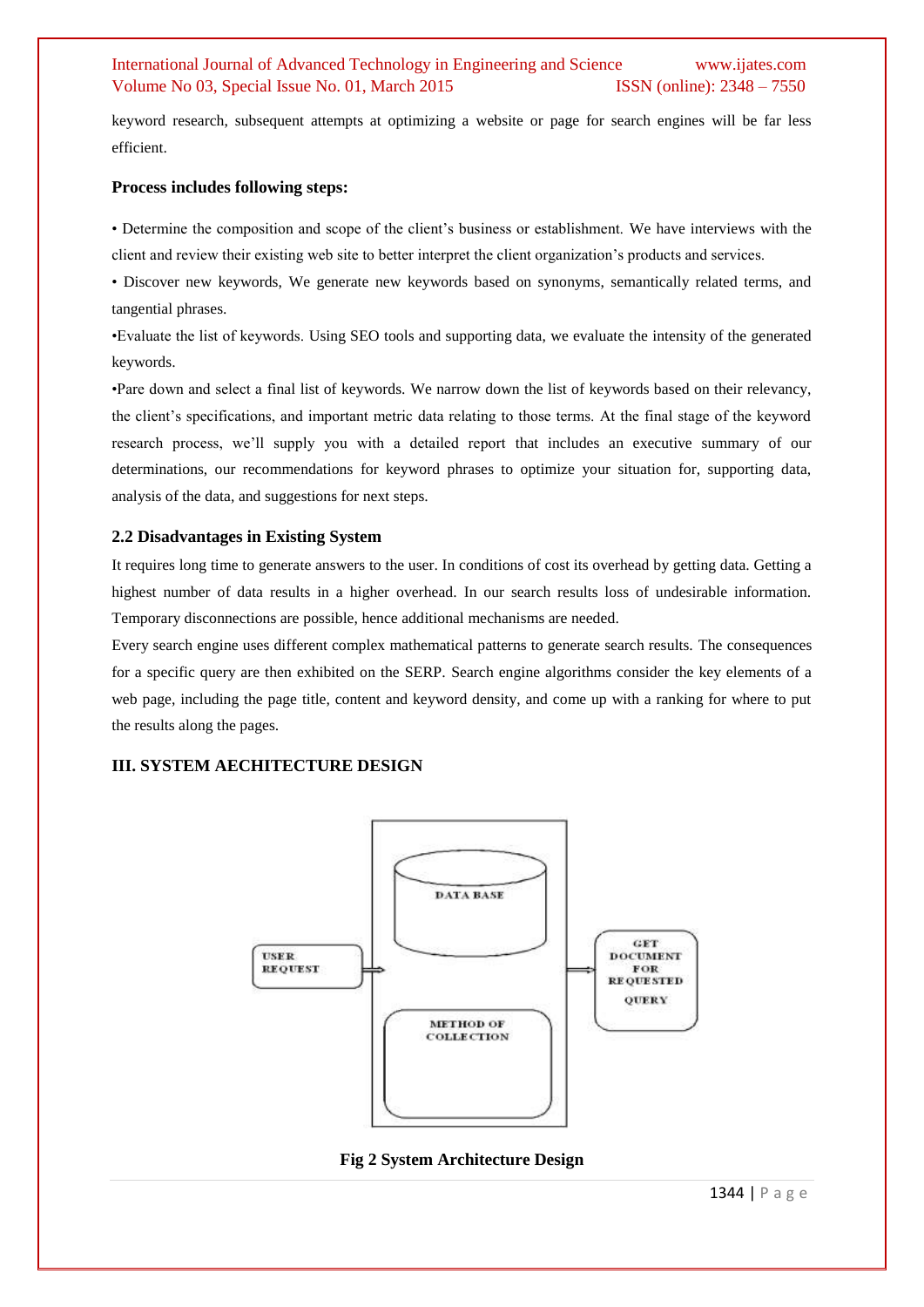# **3.1 Detailed Description**

Currently in search engine, users unable to get exactly appropriate result. So we partition the data based on user level. Hence we can reduce users search accuracy & time and also search engine running time**.** The advantages of the proposed system are its help's to retrieve the related data easier. Then retrieve the data short span of time. They can apply to make it easier for audiences to find their web content and websites in our search engine. In this paper search engine partitioning the data to increase the website visibility.

# **Partitioning levels**

•Beginner level

•Expert level

After process of user level selection then user enters the query then its enters into the process of

- 1. Data Base
- 2. Method of document collection

Before get content out of your MySQL database, you must know how to establish a connection to MySQL from inside a PHP script. To perform basic queries from within MySQL is very easy. This article will show you how to get up and running.

Let's get started. The first thing to do is connect to the database. The function to connect to MySQL is called my sql connect. This function returns a resource which is a pointer to the database connection. It's also called a database handle, and we'll use it in later function



# **Fig 3 Selecting user level**

Then we get the process of relevant search web links. It may easier to get our search result easier. And each web link shown by a ranking process.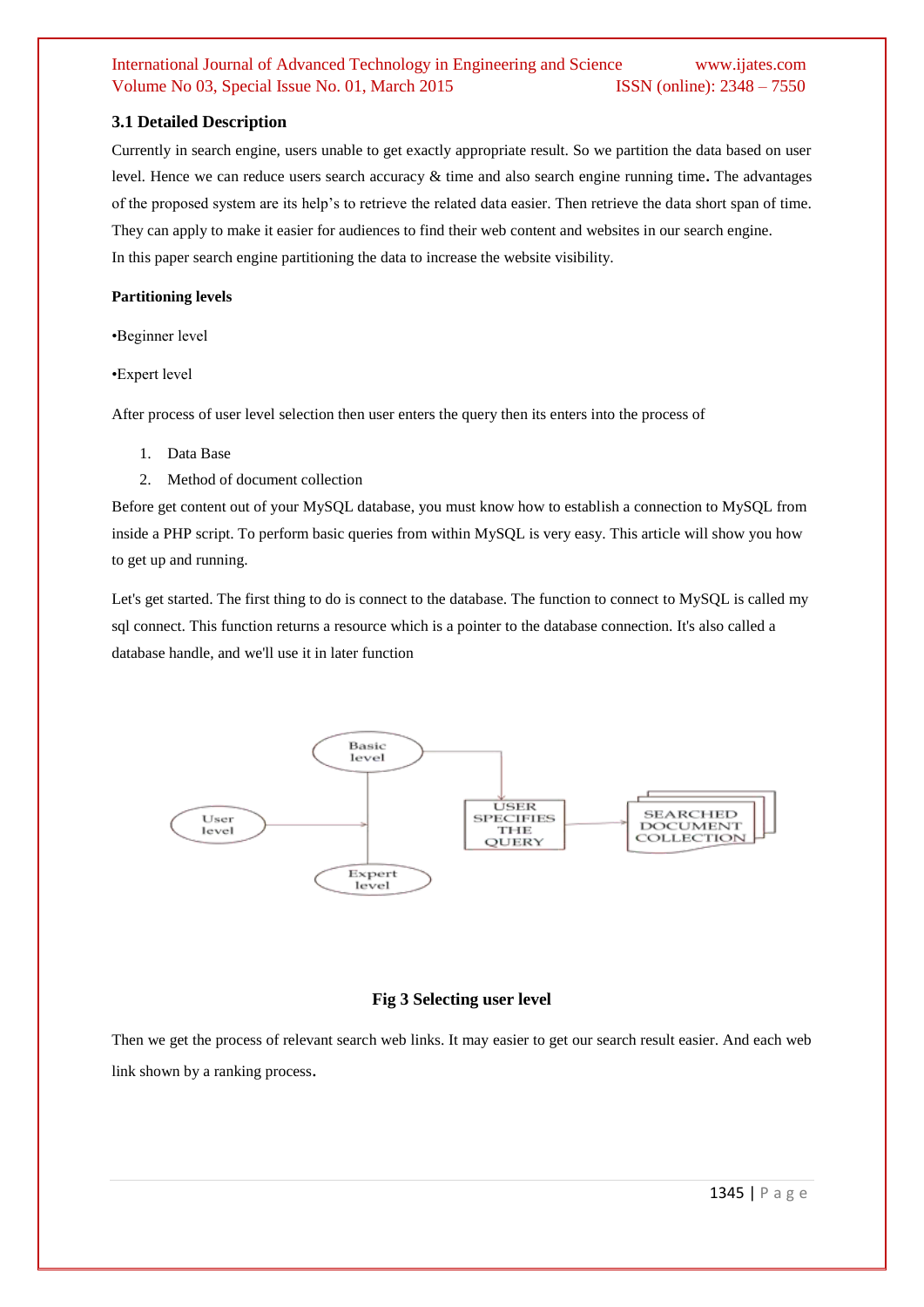# **IV. ALGORITHM FOR RANKING PROCESS**

In the HITS algorithm, the first step is to retrieve the most relevant pages to the search query. This set is called the root set and can be obtained by taking the top n pages returned by a text-based search algorithm. A base set is generated by augmenting the root set with all the web pages that are linked from it and some of the pages that link to it. The web pages in the base set and all hyperlinks among those pages form a focused sub graph. The HITS computation is performed only on this focused sub graph. According to Kleinberg the reason for constructing a base set is to ensure that most (or many) of the strongest authorities are included.

**Authority Update**: Update each node's Authority score to be equal to the sum of the Hub Scores of each node that points to it. That is, a node is given a high authority score by being linked from pages that are recognized as Hubs for information.

**Hub Update:** Update each node's Hub Score to be equal to the sum of the Authority Scores of each node that it points to. That is, a node is given a high hub score by linking to nodes that are considered to be authorities on the subject.

#### **V. CONCULSION AND FUTURE WORK**

An information provider wishes to dispatch specific information to the user. Through a user level, we designed the SEO process which selects "levels" and lets them act as data broadcasters within a region of interest. So, the user can get the appropriate result easier. We also showed that a significant further increase in performance can be achieved by efficiently managing by a user of the content.

Now I did the process of study based process only in my search engine. My future work is to built SEO partitioning process for all knowledge based process and interested to put on this process in android. In the future more granular partitioning of data can be implemented. By making use of learning algorithms search engine can designed to learn users level using the users searching pattern.

## **REFERENCES**

- 1.Bar-Ilan. j , M. Mat-Hassan, and M. Levene, "Methods for comparing rankings of search engine results," Comput. Netw., vol. 50, no. 10, pp. 1448–1463, 2006.
- 2.Bar-Ila1n. j "Comparing rankings of search results on the web", Inf. Process. Manage., vol. 41, no. 6, pp.1511 -1519 2005.
- 3.Brin. s and L. Page. (1998). "The anatomy of a large-scale hypertextual Web search engine,", Comput. Netw. ISDN Syst., vol. 30, pp.107 -117 1998.
- 4.Grappone. J and G. Couzin Search Engine Optimization: An Hour a Day,, 2011 :Wiley Search engine ranking factors. 2011.
- 5.Hochstotter. N and D. Lewandowski "What users see—Structures in search engine results pages", Inf. Sci., vol. 179, no. 12, pp.1796 -1812 2009.
- 6.Hindman. M , K. Tsioutsiouliklis and J. A. Johnson. (2003). Googlearchy : How a few heavily-linked sites dominate politics on the web.